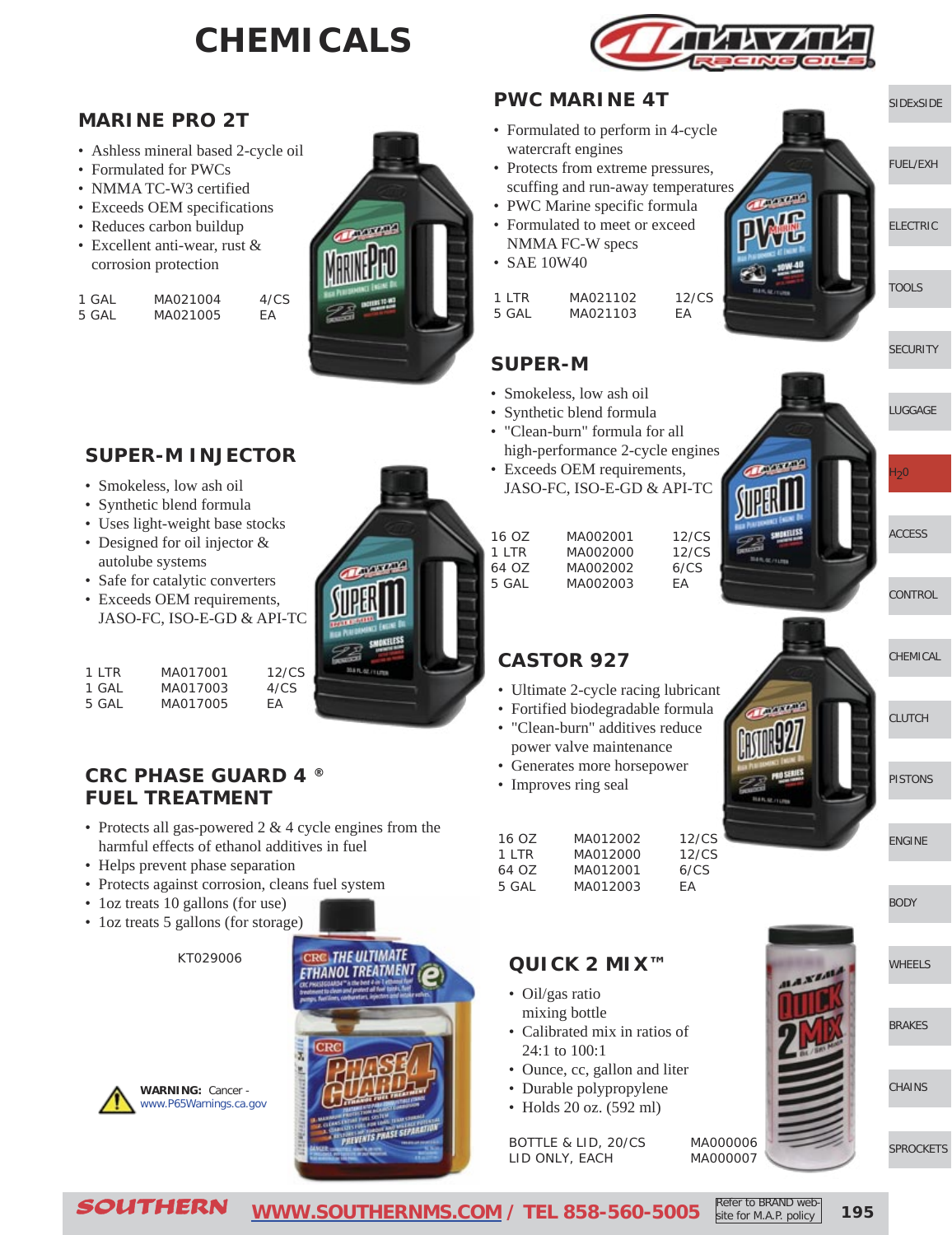# **SOUTHERN**

[LUGGAGE](http://www.southernms.com/wp-content/uploads/2015/08/06_lugg.pdf)

 $H<sub>2</sub>$ 

[ACCESS](http://www.southernms.com/wp-content/uploads/2015/08/08_accessories.pdf)

[CONTROL](http://www.southernms.com/wp-content/uploads/2015/08/09_controls.pdf)

[CHEMICAL](http://www.southernms.com/wp-content/uploads/2015/08/10_chemicals.pdf)

[PISTONS](http://www.southernms.com/wp-content/uploads/2015/08/12_pistons.pdf)

[ENGINE](http://www.southernms.com/wp-content/uploads/2015/08/13_engine.pdf)

[BODY](http://www.southernms.com/wp-content/uploads/2015/08/14_body.pdf)

[WHEELS](http://www.southernms.com/wp-content/uploads/2015/08/15_wheel.pdf)

[CHAINS](http://www.southernms.com/wp-content/uploads/2015/08/17_chains.pdf)

[BRAKES](http://www.southernms.com/wp-content/uploads/2015/08/16_brakes.pdf)

SPROCK

[CLUTCH](http://www.southernms.com/wp-content/uploads/2015/08/11_clutch.pdf)

# **ATLANTIS**







| COLOR  | PART#     |
|--------|-----------|
| BI ACK | AT502700C |
| RFD    | AT502701C |



|            | 02-07 F-12X/R12X                                                                  | AT105200 |
|------------|-----------------------------------------------------------------------------------|----------|
|            | <b>KAWASAKI WATERCRAFT</b>                                                        |          |
|            | 88-91 All models & Ultra 150                                                      | AT102520 |
|            | 92-06 All models (Except ZXi/STX, Ultra)                                          | AT102521 |
| <b>ALL</b> | 7XI/STX                                                                           | AT102522 |
|            | 88-91 Quick snap, Jetski & Ultra 150                                              | AT102625 |
|            | 92-06 Quick snap, fits all (Except ZXi, STX and Ultra's)                          | AT102626 |
|            | <b>POLARIS WATERCRAFT</b>                                                         |          |
|            | 94-97 SL650/SL700/SL750                                                           | AT106000 |
|            | 94-04 Quick snap, fits SL/SLT/SLTX models                                         | AT106010 |
|            | 03-04 MSX110/MSX140/MSX150                                                        | AT106023 |
|            | 90-03 Quick snap, fits MSX110/MSX140/MSX150                                       | AT106022 |
|            | <b>SEA-DOO WATERCRAFT</b>                                                         |          |
|            | 92-98 Fits all models with factory tee fitting                                    | AT107001 |
|            | 92-98 Deluxe, fits models with factory tee fitting                                | AT107002 |
|            | 95-08 Long version, quick snap, fits GSX, GTI, GTX, HXI, RXT, RXP models AT107003 |          |
|            | 95-08 Short version, quick snap, fits rear factory drain pipe models              | AT107004 |
|            | 96-97 Short version, quick snap, fits SPT, CHL, GTX models                        | AT107004 |
|            | 96-15 Fits Bombardier Seadoo models (except RXTX&RXPX)                            | AT107006 |
|            | <b>YAMAHA WATERCRAFT</b>                                                          |          |
|            | 96-16 Factory replacement hose, fits 760, 1100, & 1200 models                     | AT108582 |
|            | 87-98 Fits Super Jet/Raider/Blaster/Waverunner/VXR models                         | AT108588 |
| ALL        | Wave Raider 701                                                                   | AT108584 |

## **STANDARD LANYARDS**

- Economical lanyard
- Keep extras for friends or emergencies

| <b>SPEC FLOATS</b>                   |                  | <b>HONDA</b><br><b>KAWASAKI</b><br><b>POLARIS</b><br><b>TIGER SHARK</b> | <b>SEA-DOO</b> |          |  |
|--------------------------------------|------------------|-------------------------------------------------------------------------|----------------|----------|--|
| • Eyeglass cords                     | <b>COLOR</b>     | <b>WET JET</b>                                                          | <b>NON-DES</b> | YAMAHA   |  |
| • Secure sunglasses while riding     | <b>BLACK</b>     | AT202109                                                                | AT207459       | AT208130 |  |
| • Keeps sunglasses floating in water | <b>DARK BLUE</b> |                                                                         |                | AT208129 |  |
| • Slips on frames easily             | RED              | AT202103                                                                | AT207453       |          |  |
| • Soft fabric dries in minutes       | <b>YELLOW</b>    |                                                                         | AT207447       |          |  |

| EIS. | <b>BLACK</b> | AT002287 |
|------|--------------|----------|
|      | <b>BLUE</b>  | AT002282 |
|      |              |          |

| s easily             | <b>RED</b> | AT202103 | AT207453 |
|----------------------|------------|----------|----------|
| s in minutes         | YELLOW     |          | AT207447 |
| AT002287<br>AT002282 |            |          |          |

site for M.A.P. policy